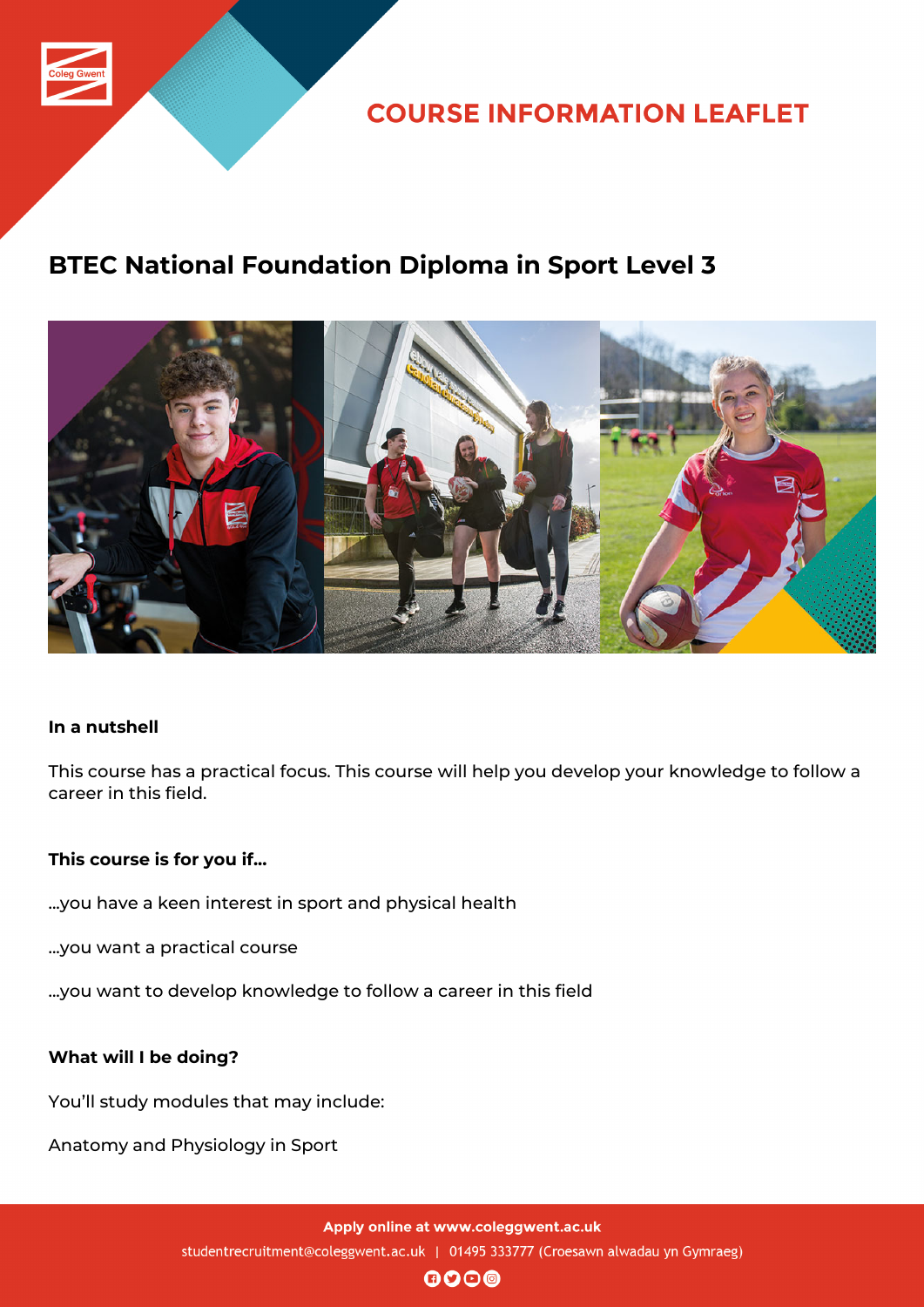## **COURSE INFORMATION LEAFLET**

Fitness Training & Programming for Health, Sport & Wellbeing Professional Development in the Sports Industry Sports Leadership Sport Events Organisation Application of Fitness Testing Practical Sports Performance Coaching for Performance Research methods in Sport Development and Provision of Sport & Physical Activity Investigating Business in the Sport and Active Leisure Industry Skill Acquisition in Sport Work Experience in Active Leisure Sports Injuries Management Sports Psychology Rules, Regulations and Officiating in Sport Technical and Tactical Skills in Sport Sports Performance Analysis Principles and Practices for Outdoor Adventurous Activities Environment Sustainability for Outdoor Adventurous Activities Exercise for Specific Groups Exercise, Health & Lifestyle Current Issues in Sport Leisure Management Leisure Centre Operations

You'll also have the opportunity to study a Certificate in Sports Leadership and the Certificate in Fitness Instructing.

You'll be assessed through a variety of practical and written assignments, controlled tasks, an external exam, presentations, portfolio work and observation. On completion you'll achieve:

Level 3 National Foundation Diploma in Sport Appropriate supporting qualifications to broaden your skill set and meet the needs of industry

#### Skills Activities

Maths and English (if you haven't achieved a Grade C or above at GCSE level) SLQ Certificate in Sports Leadership [YMCA Level 2 C](http://www.coleggwent.ac.uk/index.php?option=com_content&view=article&id=117#.WT_IG8s5WUk)ertificate in Fitness Instructing

Apply online at www.coleggwent.ac.uk

studentrecruitment@coleggwent.ac.uk | 01495 333777 (Croesawn alwadau yn Gymraeg)